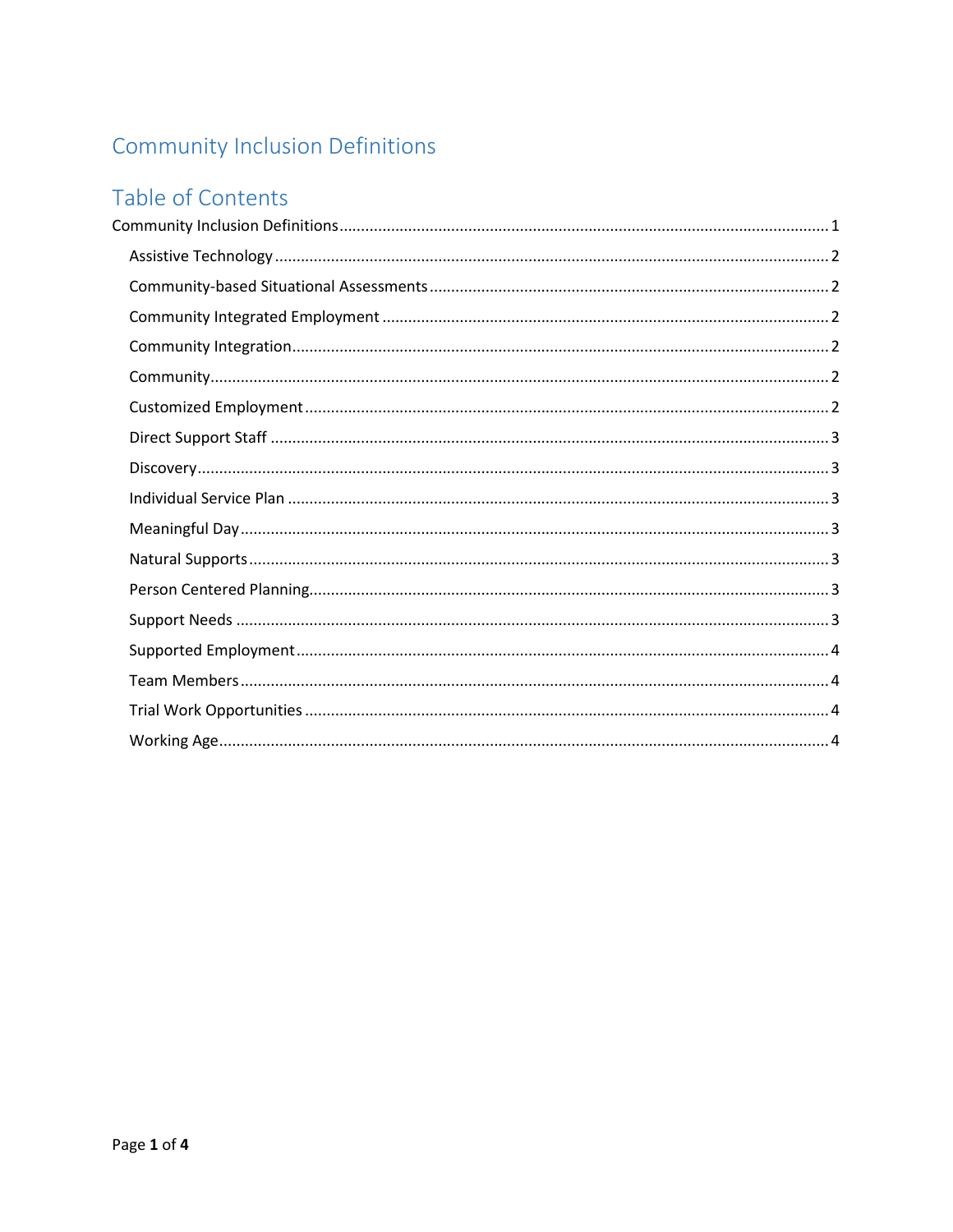# <span id="page-1-0"></span>Assistive Technology

The term "assistive technology" refers to the necessary support mechanisms, devices, and environmental modifications including the rationale for the use of assistive technology or adaptive equipment when a need has been identified, shall be documented in the ISP. The rationale shall include the environments and situations in which assistive technology is used. Selection of assistive technology shall support the person's independence and functional capabilities in as nonintrusive a fashion as possible. Please se[e NMAC 7.26.7](http://164.64.110.239/nmac/parts/title07/07.026.0007.htm) for more information.

# <span id="page-1-1"></span>Community-based Situational Assessments

The term "community-based situational assessments" refers to assessments conducted in typical employment settings and situations. This type of assessment places an individual with a disability in a work environment in an actual job. Situational assessments are typically conducted in multiple work settings, for short periods of time in order for the assessor and the person to realize the person's work interests and aptitudes to create a good job match.

# <span id="page-1-2"></span>Community Integrated Employment

The term "community integrated employment" refers to part or full-time work performed by a person which is compensated by minimum wage or better that occurs in a location that offers the worker opportunities to interact with coworkers and others without disabilities and provides opportunities for advancement, similar to that of non-disabled peers in similar positions.

#### <span id="page-1-3"></span>Community Integration

The term "community integration" means access to and participation in all aspects of typical community activities and functions of community life that are used by the general population and that are meaningful to the individual. Community integration includes: accessing community resources, and/or spending time in the community without the presence of paid staff, spending time in the community with non-disabled and unpaid individuals, and/or building and maintaining relationships with family members, friends, neighbors, peers and acquaintances.

#### <span id="page-1-4"></span>Community

The term "community" refers to a group of people with a common characteristic or interest living together within a larger society.

#### <span id="page-1-5"></span>Customized Employment

The term "customized employment" means support strategies that provide improved access to competitive integrated employment for an individual with a severe disability. Strategies are based on an individualized determination of the strengths, needs, and interests of the person matched with an assessment of the business needs of an employer and implemented through flexible strategies that include the design of a specific set of job duties and a work schedule that meets the needs, skills and abilities of the individual and the needs of the employer. Customized employment uses an individualized approach to job development—one person at a time; one employer at a time.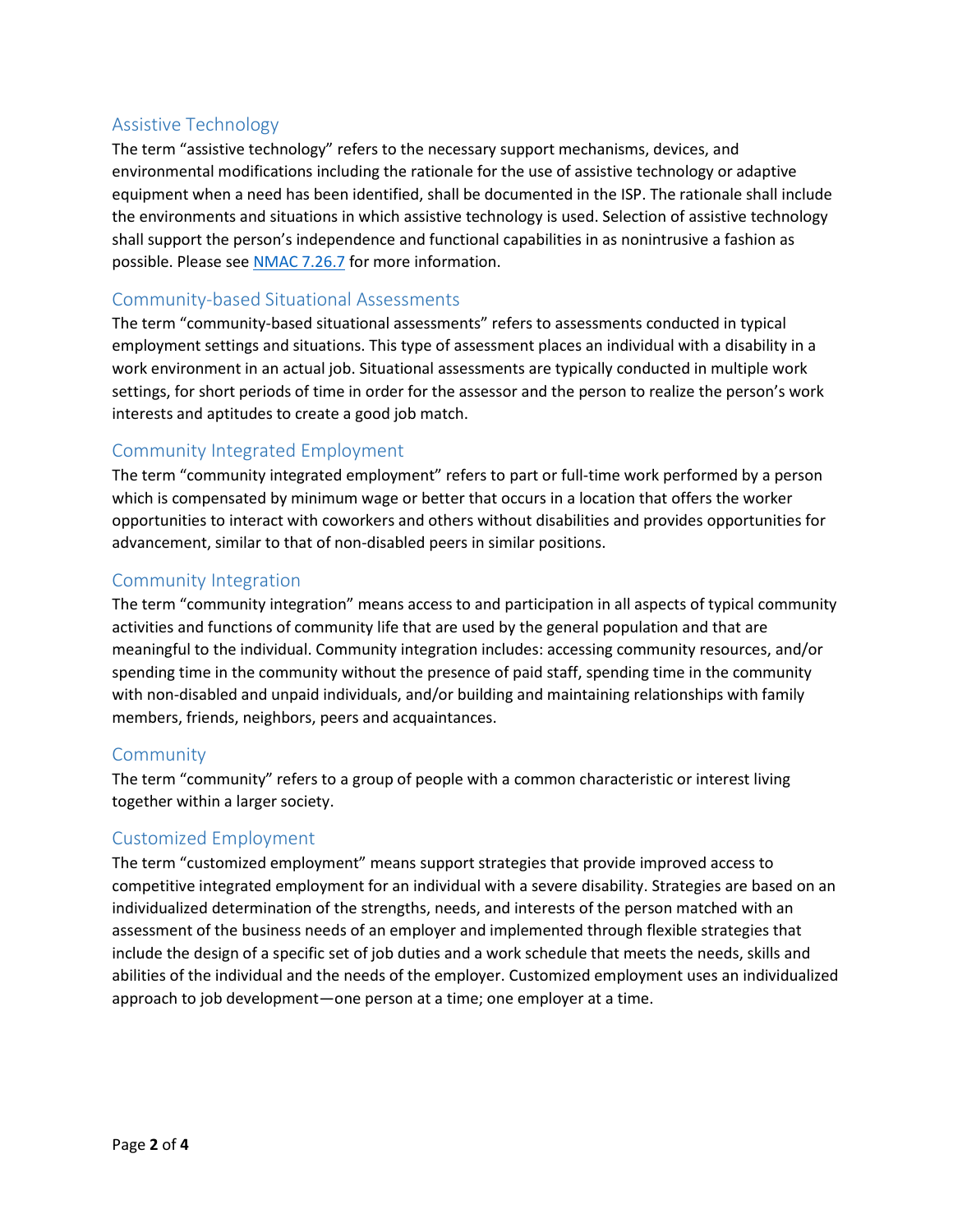# <span id="page-2-0"></span>Direct Support Staff

The term "direct support staff" refers to families and/or staff employed or sub-contracted by a residential or community inclusion provider agency whose primary job responsibilities include direct hands-on support of individuals receiving services from the agency. These individuals are primary implementers of the Individual Support Plan (ISP) and carry out individualized strategies developed and trained to promote health, safety, and the achievement of ISP visions and desired outcomes. Direct Support Personal (DSP) are full participating members of the Interdisciplinary Team (IDT).

#### <span id="page-2-1"></span>**Discovery**

The term "discovery" refers to examining with the person, family, friends and people who know the person best her/his life and life experiences to discern interests and preferences. Discovery works for everyone but is particularly helpful to people with communication challenges. Information gleaned in discovery about what the person likes to do and does well is used in identifying possible jobs. The information is also used to negotiate with employers the kinds of tasks the person does well and identifies the supports he/she needs to do the job competently and be a good hire for the employer.

#### <span id="page-2-2"></span>Individual Service Plan

The term "individual service plan" means an individualized service plan, as defined i[n NMAC 7.26.5](http://164.64.110.239/nmac/parts/title07/07.026.0005.htm) (7.B and 8-17) and includes but is not limited to the person's long-term vision of her/his life; desired outcomes; individual preferences; and specific action plans to reach personal objectives.

#### <span id="page-2-3"></span>Meaningful Day

The term "meaningful day" means individualized access for individuals with developmental disabilities to support their participation in activities and functions of community life that are desired and chosen by the general population. The term "day" does not exclusively denote activities that happen between 9:00 a.m. to 5:00 p.m. on weekdays.

#### <span id="page-2-4"></span>Natural Supports

The term "natural supports" refers to personal associations and relationships typically developed in the community that enhance the quality and security of life for people, including, but not limited to, family relationships; friendships reflecting the diversity of the neighborhood and the community; association with fellow students or employees in regular classrooms and work places; and associations developed though participation in clubs, organizations, and other civic activities. It includes community supports that are typically not funded under the DD Waiver or other publicly funded developmental disabilities programs that assist the individual and facilitates integration into the community (non-paid supports).

# <span id="page-2-5"></span>Person Centered Planning

The term "person centered planning" refers to a process, directed by the family or the individual-served, intended to identify the strengths, capacities, preferences, needs and desired outcomes of the individual.

#### <span id="page-2-6"></span>Support Needs

The term "support needs" refers to the type, frequency and duration of help an individual will need to successfully complete life activities.